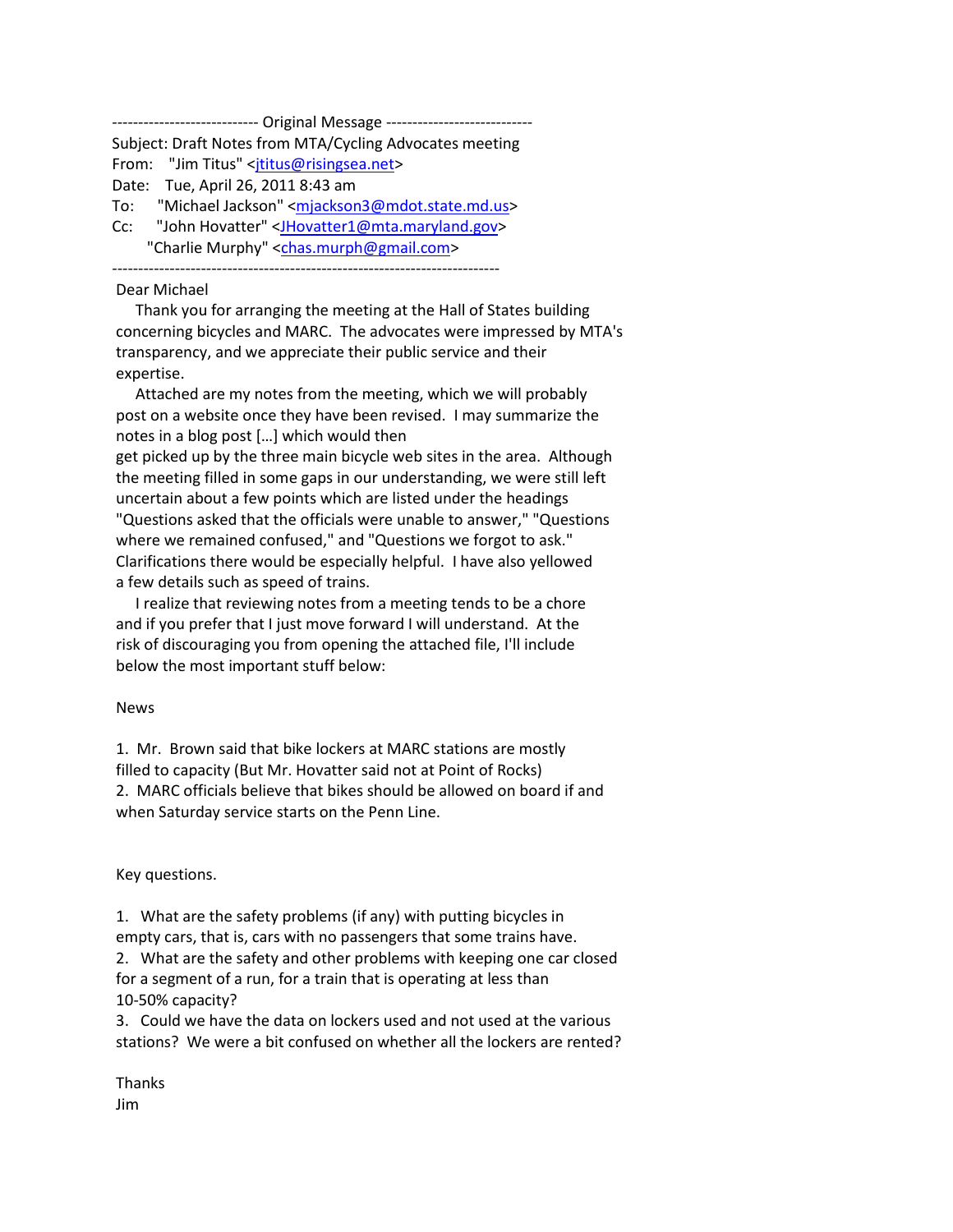BACKGROUND –our understanding going in to the meeting

MTA has long said that allowing bikes on trains is economically infeasible because

- (a) the speed of MARC trains means that a bike is a potentially fatal projectile within a train car unless it is securely tied down.
- (b) Engineers have been unable to devise means for securing bikes without permanently removing 3 to 5 seats from the car for every pair of bikes that could be potentially accommodated.
- (c) All of MARC's cars are rotated into standing-room only Penn Line trains; so taking away seats for bicycle transportation can not be justified under existing mandates

Accepting that premise, MBPAC's Commuting and Transportation Committee has been asking MTA since 2005 why bikes could not at least be included in

- Off peak trains have some cars closed, by placing bicycles in cars that are otherwise completely empty.
- Segments of other trains, by closing off some cars in the train for the first few stops or the last few stops (e.g. morning trains from Perryville to Aberdeen, or Union Station to Seabrook)

More recently, advocates have had other questions, such the possibility of allowing bikes in occupied cars along the slower CSX lines.

## WHAT MTA OFFICIALS TOLD US

Surprising or newsworthy

- 1. The bike lockers at MARC stations are mostly filled to capacity
- 2. MARC officials believe that bikes should be allowed on board if and when Saturday service starts on the Penn Line.

Questions asked that the officials were unable to answer

- 1. What are the safety problems (if any) with putting bicycles in empty cars, that is, cars with no passengers. (Titus asked this question 3 times, with a focus on closed cars on the trains that depart after 7:30 PM. Michael Jackson said that he was skeptical that the demand would be very great, and then the topic was shifted.)
- 2. Related to the previous question. What are the safety and other problems with keeping a car closed for a segment of a run, for a train that is operating at less than 50% capacity. Specifically: Morning trains (with at least 5 cars) from Union Station as far as Seabrook; and from Perryville to Aberdeen. This question was an extension on the closed-car question and seemed to get lost or misconstrued as we grappled with that question.

### Mid-Day Penn Line limitations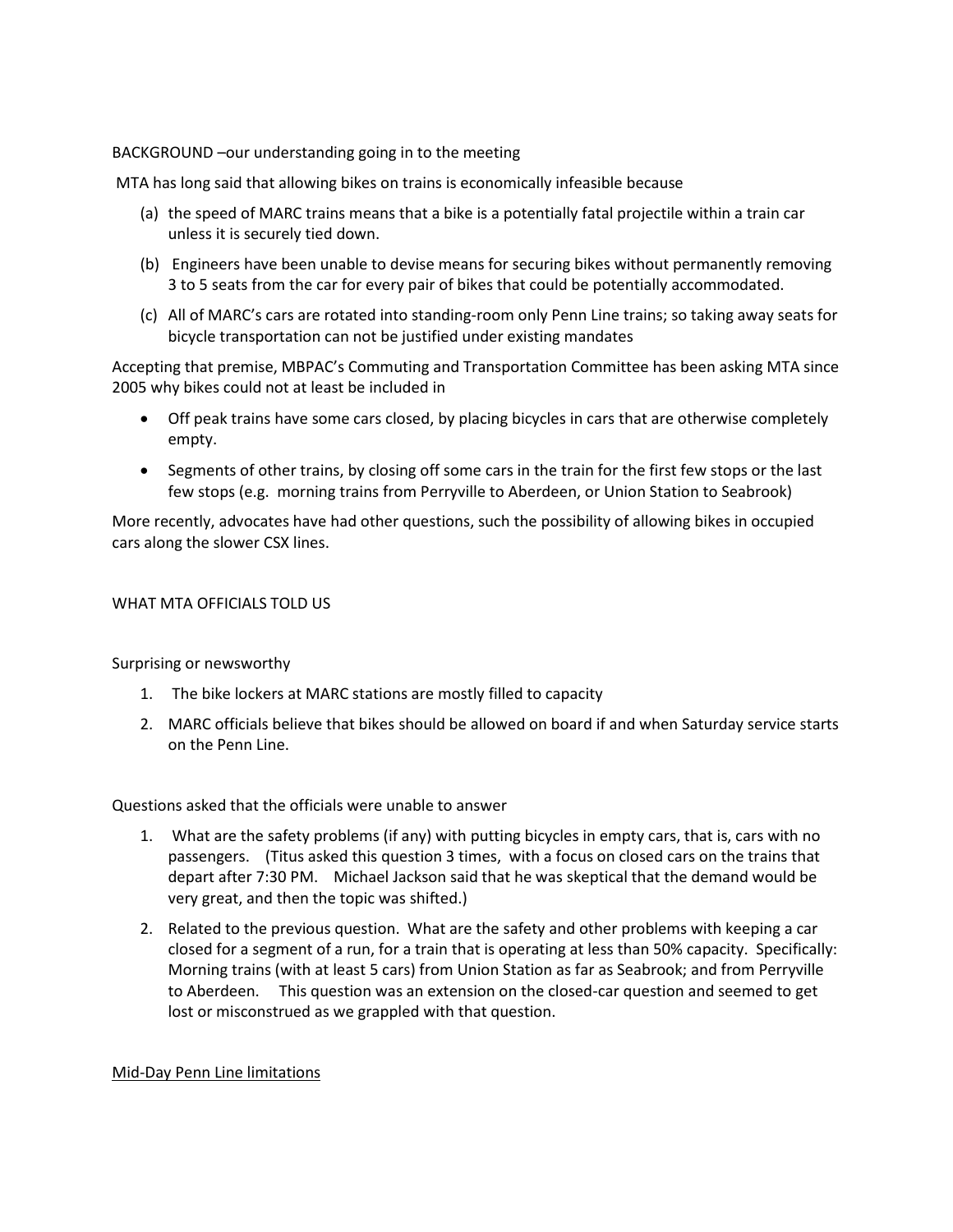1. The Penn Line uses the smaller [just Camden or Brunswick also?] trains. So they tend to be more full than one would otherwise assume. This is necessary because trains must be inspected every day. The inspections take place at Baltimore Penn Station (and Brunswick?)

# Train speeds:

The Penn Line goes up to 110-125 mph with the electric engines Between Union Station and New Carrolllton, the Penn Line trains can get up to 90 mph and the diesel trains get up to 75 mph.

The Camden line is slower. Trains stopping at Riverdale, College Park, and Greenbelt reach top speeds of 60 mph; trains that are non stop between Muirkirk and DC reach 75 mph.

The threshold speed that makes holding a bike on a car full of passengers infeasible depends on the grade of the track: The Penn Line and Metrorail are built for passenger trains and forward speed is the main consideration. MTA officials have no problem with WMATA's judgment that bikes in one of those trains going at speeds up to 60-70 mph would not be a problem. But Penn Line trains go faster than that. A speed above 70-80 mph requires bicycles to be tied down.

Camden and Brunsick line trains do not, but their track is of a much lower grade. There is much side to side jostling. As a result, the potential for serious projectile problems in an accident is much greater. It was clear from the discussion that bikes slipping out of the hands of passengers is more likely on the CSX lines than on Metrorail.

The officials did not elaborate on whether (or if so how) the poor track grade makes bikes a serious projectile problem at 60 mph. They did say that projectiles were a safety issue that was highlighted by the NTSB report in the aftermath of the Kensington tragedy. Titus mentioned that both Metrorail and the CSX trains seemed to run at about the same speed with the same potential for a head-on collision. The MTA officials pointed out that head-on collisions were not the only way a projectile can be a problem, but the alternative ways were not explained.

# More on the projectile issue.

MTA officials agree that bikes would not be the only projectiles on MARC trains, and that MARC does not police those other potential projectiles. In particular, travelers to BWI regularly bring all manners of luggage that is not placed in the luggage binds and could cause similar accidents. Really large bad that do not fit on the overhead storage racks are unlikely to be projectiles , but other unregulated items could be.

# Bike Parking.

MTA is more optimistic that there will be opportunities to improve bike parking, and would like to work with us on that.

We asked how much the lockers are used, and they said that the lockers are almost all rented.

They cautioned that they can not simply add lockers everywhere. The lockers cost \$3000 each. Moreover, they do not always have space. Not even for U-racks, let alone bike lockers in some cases. In Montgomery County, the local government—not MARC—controls the station. We did not discuss the price of lower-cost alternatives, but as a general rule, the lockers are the only option that would keep a